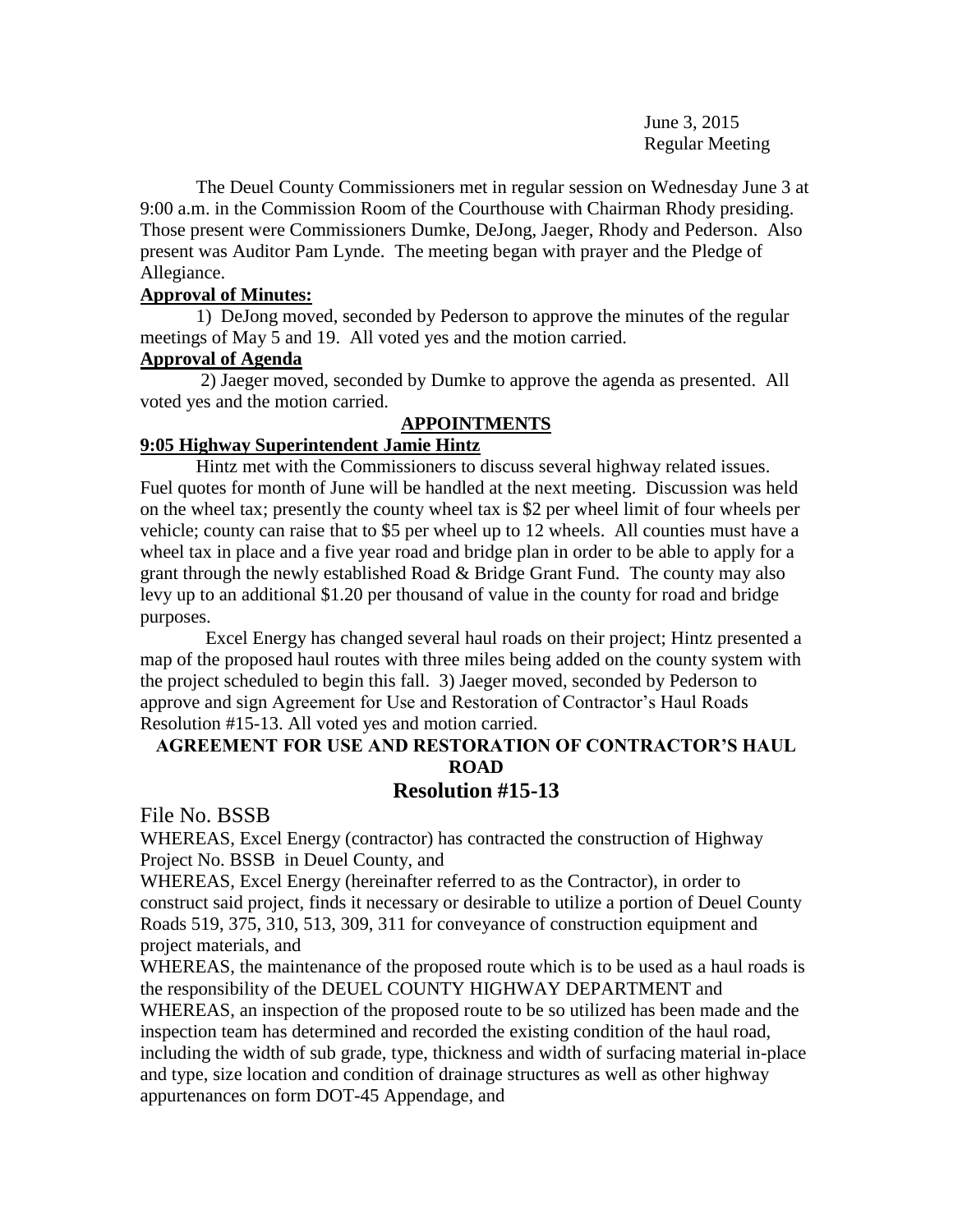WHEREAS, authorized representatives of the DEUEL COUNTY HIGHWAY DEPARTMENT and the Contractor having made said inspection and recorded the existing condition of the haul roads have all signed the inspection report (DOT-45 Appendage), agreeing to the conditions stated therein,

NOW, THEREFORE, in consideration of the premises, the mutual individual covenants and any and all other requirements, agreements and covenants, all as hereinafter more fully set forth, the parties hereto agree as follows:

That, the portion of County Roads 519, 375, 310, 513, 309, 311 as shown on page two of this sheet is that portion which is planned for use as haul roads, and

That, satisfactory maintenance of said haul roads as determined by the Highway Superintendent, during the period when hauling operations are in progress will be the responsibility of the Contractor, and

That, after use of said highway as a haul road for the purposes herein set forth, the Contractor hereby agrees to restore said highway roadbed and highway appurtenances to the condition, as reported in the haul Road Inspection Report and to the satisfaction of the Highway Superintendent.

IN WITNESS WHEREOF, the said parties hereto have caused this agreement to be signed by their respective and duly authorized officers on the 3<sup>rd</sup> day of June, 2015.

> By Contractor's Authorized Representative By Steven Rhody

Authorized Representative (Gov. Agency)

DEUEL COUNTY HIGHWAY DEPT. By: Jamie Hintz Highway Superintendent

 4) Dumke moved, seconded by DeJong to grant to RC Technologies for Communications Network a Right of Way Occupancy Permit in Section 19-117-50 to dig in fiber optics on County Road #1. All voted yes and the motion carried. Hintz talked about spraying weeds and said Justin Bolden and Jan Dailey are doing the spraying at the Hwy. Dept.

# **9:30 Emergency Management Director Cory Borg, Sheriff Dave Solem, Deputy Tristan Molitor**

Borg gave the Commissioners an update on the progress of the 911 Center moving to Watertown PD. It is scheduled to be switched over June 9. Borg said the only thing that may be an issue is the ambulance repeater which is at the Bar X, which could be moved into town or page off of the Clear Lake repeater.

Borg said the backup system of two radios on the Clear Lake water tower needs to be replaced with actual 100 watt repeater. The cost of a new repeater would be \$6945 purchased from Milbank Communications. Clear Lake, Goodwin and Brandt fire departments use that repeater and possibly the ambulance. 5) Dumke moved, seconded by Pederson to purchase new repeater from Milbank Communications at cost of \$6945 to be placed on Clear Lake water tower. All voted yes and the motion carried.

Tristan Molitor demonstrated the computer program Zuercher which would be used with a lap top computer by officers in their vehicles. The Watertown PD and Hamlin County have the program. The program, a computer and hot spot or jet pack would have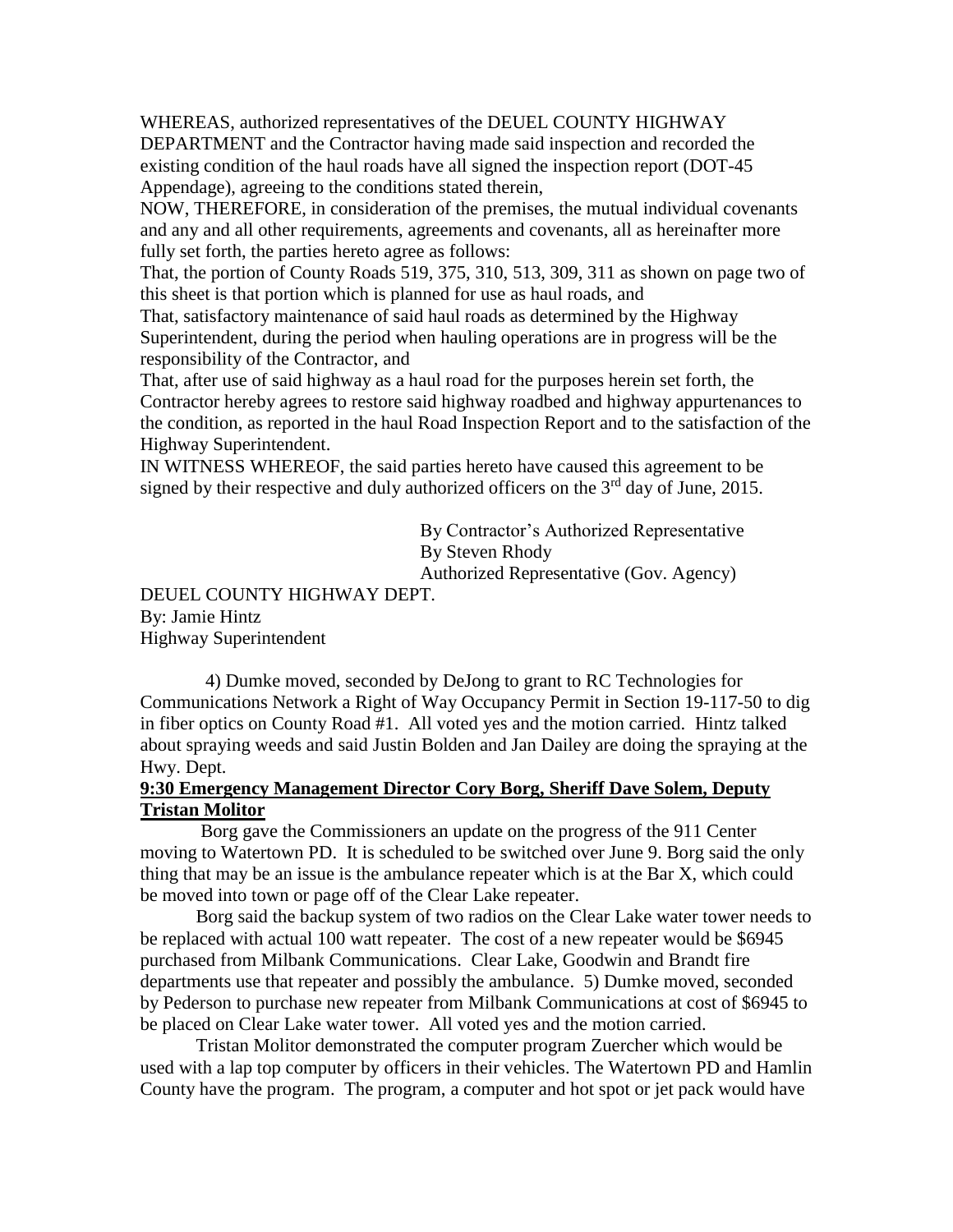to be purchased for each officer. (Jet packs through Verizon would be \$388.45 per month) Borg said the price of the Zuercher software for five computers would be \$20,000 which includes training and software license for five years. Borg suggested buying three licenses to begin with for the three deputies and borrowing used computers from the Watertown PD until applying for a Homeland Security grant to help pay for the system. Borg said that software and license for three computers would be approximately \$15,000. He said that Watertown did have three computers Deuel can borrow before the grant is applied for. He said that most counties around our area have Zuercher software. 6) DeJong moved, seconded by Pederson to approve and purchase Zuercher Public Safety Software proposal with Zuercher Technologies LLC at approximate cost of \$13,000 to \$16,000 for license and software for five years to use with three computers (computers currently being borrowed from Watertown PD). All voted yes and the motion carried.

7) Dumke moved, seconded by Rhody to hire a part time temporary female deputy for June 25, 26, 27 at 17.00 per hour. All voted yes and the motion carried. 8) Jaeger moved, seconded by DeJong to allow rodeo security to use county vehicle to transport persons from rodeo to courthouse and all certified security at the Crystal Springs rodeo be sworn in as deputies. All voted yes and the motion carried.

# **10:30 4-H Advisor Davita Atyeo**

Atyeo gave the Commissioners an update of the 4-H program activities. She said 4-H camp will be held at Lake Poinsett June 3-10; July 7 will be horse show; state horse show is 20-23 of July in Huron; Achievement days July 27-30.

# **10:45 Jodi Knutson-Post Prom 5K Run**

Knutson requested closing off the road from the fairgrounds to Ulven Park for a 5K run for Deuel School post prom fundraiser. 9) DeJong moved, seconded by Dumke to approve the closure of the lake road from the Fairgrounds to Ulven Park on June 27 from 8:00 a.m. to 11:00 a.m. All voted yes and the motion carried.

# **11:00 Deputy Sheriff Tristan Molitor**

Molitor talked to the Commissioners about additional training he needs to attend for the Search, Dive and Rescue team he is on in Watertown. They have training every Wed. but he must attend twice a month usually an hour to two hours and is held at Watertown Airport. Sheriff Solem didn't have a problem with it and Molitor said he wanted everyone to know he would have training and would pick two weeks out of the month.

Molitor also said he would like to organize a committee to talk about the possibility of building a Veteran's Memorial Park in Deuel County with statues of the various branches of the military.

#### **11:15 Director of Equalization Donna Rhody**

Director of Equalization Donna Rhody, via phone conference call, talked to the Commissioners about purchasing a new computer. She would like to purchase a HP Z230 work station with HP 8GB DDR3 SDRAM module for total cost of \$2474. She would also need to purchase two monitors at a cost of \$210.00 each. 10) Dumke moved, seconded by DeJong to purchase above described computer and monitors from Connecting Point for quote given. All voted yes and the motion carried. She also presented the license and service contracts from Vanguard Appraisals Inc. for appraisal software and license. Rhody said she would keep Ultra software for tax program and get rid of Marshall and Swift software. Cost of the software and license fees is license fee of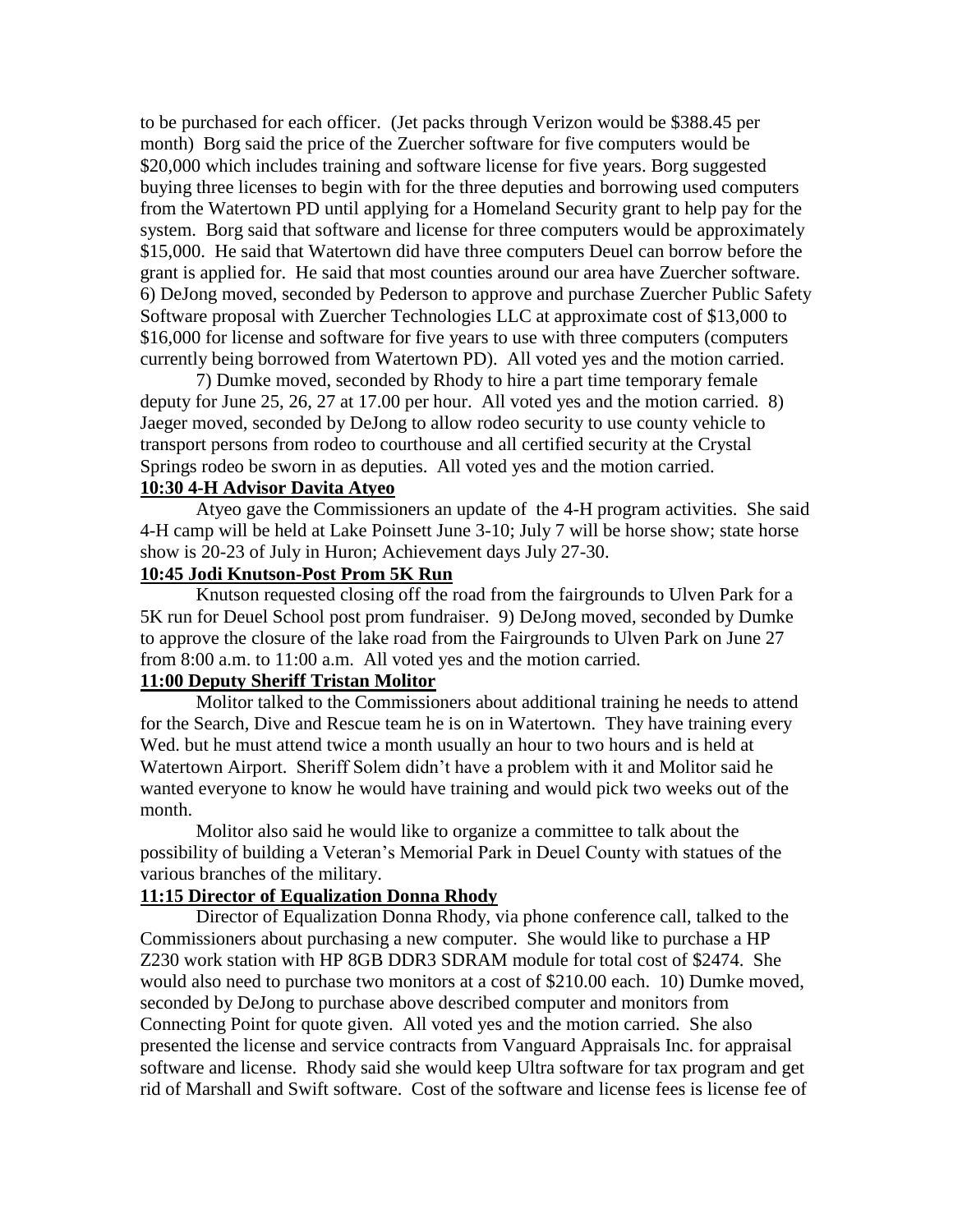\$6975 and five equal payments of \$5750 over five year period or option 2 of five equal payments of \$7145 over five years with total being \$35,725. 11) Jaeger moved, seconded by Dumke to approve purchase of license and software from Vanguard Appraisals Inc. for appraisal software in five equal payments of \$7145.00 per year for five years. All voted yes and the motion carried.

# **11:30 State's Attorney Knight**

Knight met with the Commissioners to discuss several items.

#### **NEW BUSINESS**

# **Approve Cash Balance Sheet**

12) Dumke moved, seconded by Pederson to approve the cash balance sheet for the month of May. All voted yes and the motion carried.

# **DEUEL COUNTY AUDITOR'S ACCOUNT WITH TREASURER**

| <b>END OF MONTH CASH BALANCE</b>         |           | <b>May 2015</b>    |  |              |                |
|------------------------------------------|-----------|--------------------|--|--------------|----------------|
| <b>CASH TOTAL</b>                        |           |                    |  |              | 1,746.30       |
| <b>CHECKS TOTAL</b>                      |           |                    |  |              | 33,253.97      |
| <b>CASH ITEM</b>                         |           |                    |  | \$           | 8.30           |
| <b>CASH CHANGE SHERIFF</b>               |           |                    |  |              | 50.00          |
| TOTAL CASH ASSETS ON HAND                |           |                    |  |              | 35,058.57      |
| <b>CHECKING ACCOUNT BALANCE</b>          |           |                    |  |              | \$ 817,827.58  |
| MM DNB NATIONAL BANK                     |           |                    |  |              | 4,053.05       |
| PREMIUM MM FIRST BANK & TRUST OF TORONTO |           |                    |  |              | \$4,541,117.95 |
|                                          |           |                    |  | \$           |                |
| <b>CREDIT</b><br><b>CARDS</b>            |           |                    |  | \$           | 292.78         |
| CD'S                                     | \$250,000 | <b>DNB</b>         |  | $\mathbb{S}$ | 250,000.00     |
|                                          |           | FIRST BANK & TRUST |  |              |                |
| REVOLVING LOAN                           |           |                    |  |              | 79,501.45      |
|                                          |           |                    |  |              |                |

#### **GRAND TOTAL CASH ASSETS \$5,727,851.38**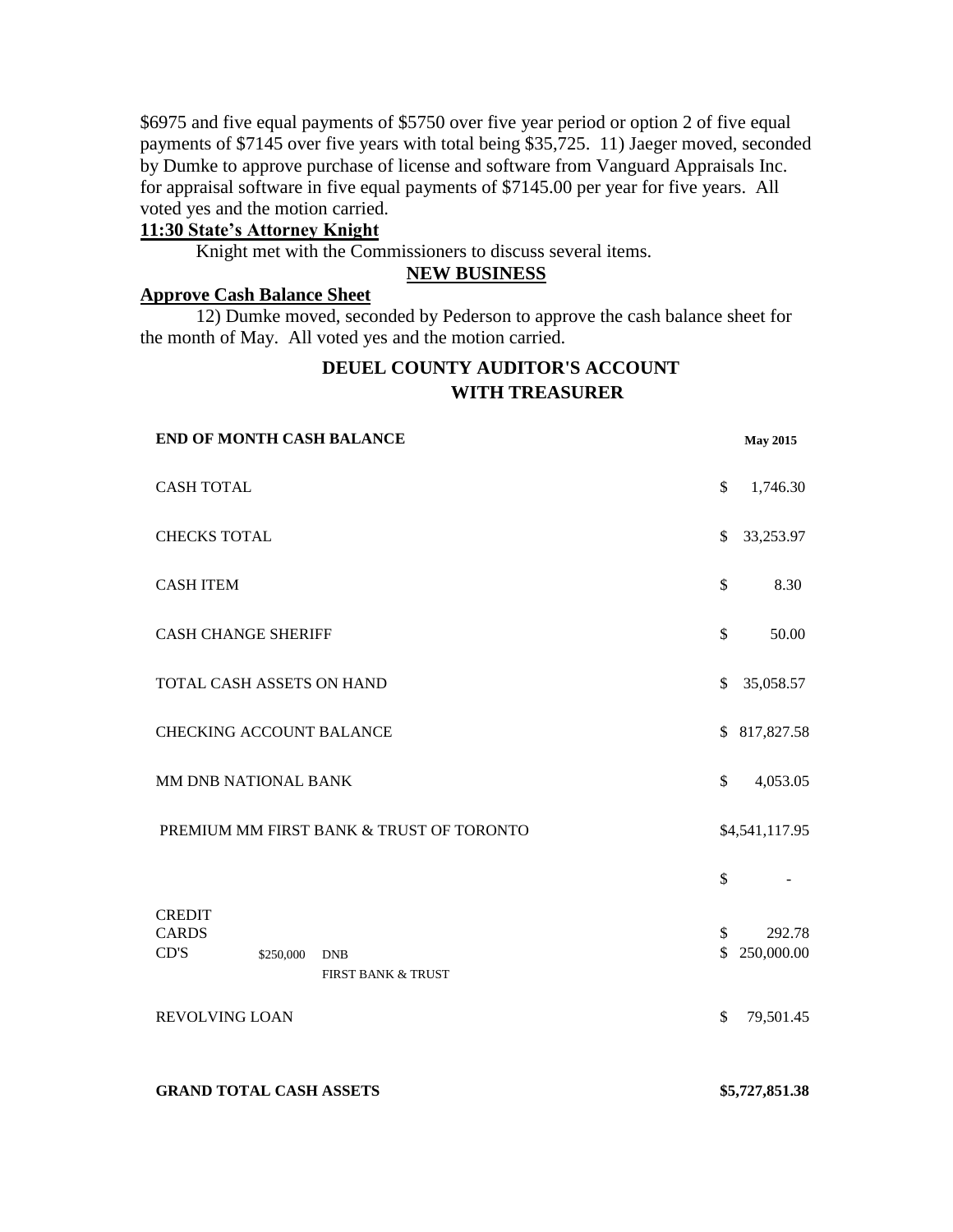| <b>GL CASH BALANCE BY FUNDS:</b> |                         |               |             |  |  |
|----------------------------------|-------------------------|---------------|-------------|--|--|
| <b>GENERAL</b>                   | \$2,268,758.78          |               |             |  |  |
| <b>SP REVENUE FUNDS</b>          | \$2,527,780.28          |               |             |  |  |
| <b>TRUST &amp; AGENCY FUNDS</b>  | \$931,312.32            |               |             |  |  |
| townships                        | \$73,875.51             | <b>Cities</b> | \$77,796.80 |  |  |
| schools                          | \$615,425.74 rural fire |               | \$10,329.55 |  |  |

#### **TOTAL GENERAL LEDGER CASH \$ 5,727,851.38 Malt Beverage License, Health Nurse Contract, Resignation of Weed Supervisor, County Sight Analysis Program meeting with Landowners**

13) Pederson moved, seconded by Dumke to approve the renewal license of Prairie View Country Club for off-sale malt beverage license on the SW4NE4 5-115-57 Grabow Add. Gov't Lot 1, Deuel County. All voted yes and the motion carried.

 14) Dumke moved, seconded by Jaeger to approve and sign Health Nurse Contract with SD Dept. of Health for 2015-16 year with total contribution being \$31,494. All voted yes and motion carried.

 15) Pederson moved, seconded by DeJong to accept resignation of Mike Hinsvark as Weed Supervisor effective June 1, 2015. All voted yes and the motion carried.

 Discussion was held on the SD Dept. of Ag County Sight Analysis Program and time to have a meeting with identified landowners.

#### **Plat**

 16) Jaeger moved, seconded by DeJong to approve the Plat and Resolution #15-12 of Mike Lanners 1<sup>st</sup> Addition in NW4 of 15-115-50. All voted yes and motion carried.

#### **COMMISSION RESOLUTION**

#### **#15-12**

BE IT RESOLVED, by the Board of County Commissioners of Deuel County, South Dakota, that the plat entitled:

"**M. Lanners First Addition** located in the Northwest Quarter of Section 15, Township 115 North, Range 50 West of the 5th P.M., Deuel County, South Dakota."

which has been submitted for examination pursuant to law, and it appearing that all taxes and special assessments have been paid and that such plat and the survey thereof have been made and executed according to law, the plat is hereby approved, and the County Auditor is hereby authorized and directed to endorse on such plat a copy of this Resolution and certify the same.

Dated at Clear Lake, South Dakota, this 3rd day of June, 2015.

Chairman Board of County Commissioners Deuel County, South Dakota

ATTEST:

# County Auditor, Deuel County, South Dakota **APPROVAL OF WARRANTS**:

 17) Pederson moved, seconded by Jaeger to approve all warrants as presented and those paid early to avoid service charge. All voted yes and the motion carried. A&B Business Solutions 71.88 Supplies, A-Ox Welding Supply 35.03 Repairs, Ardy's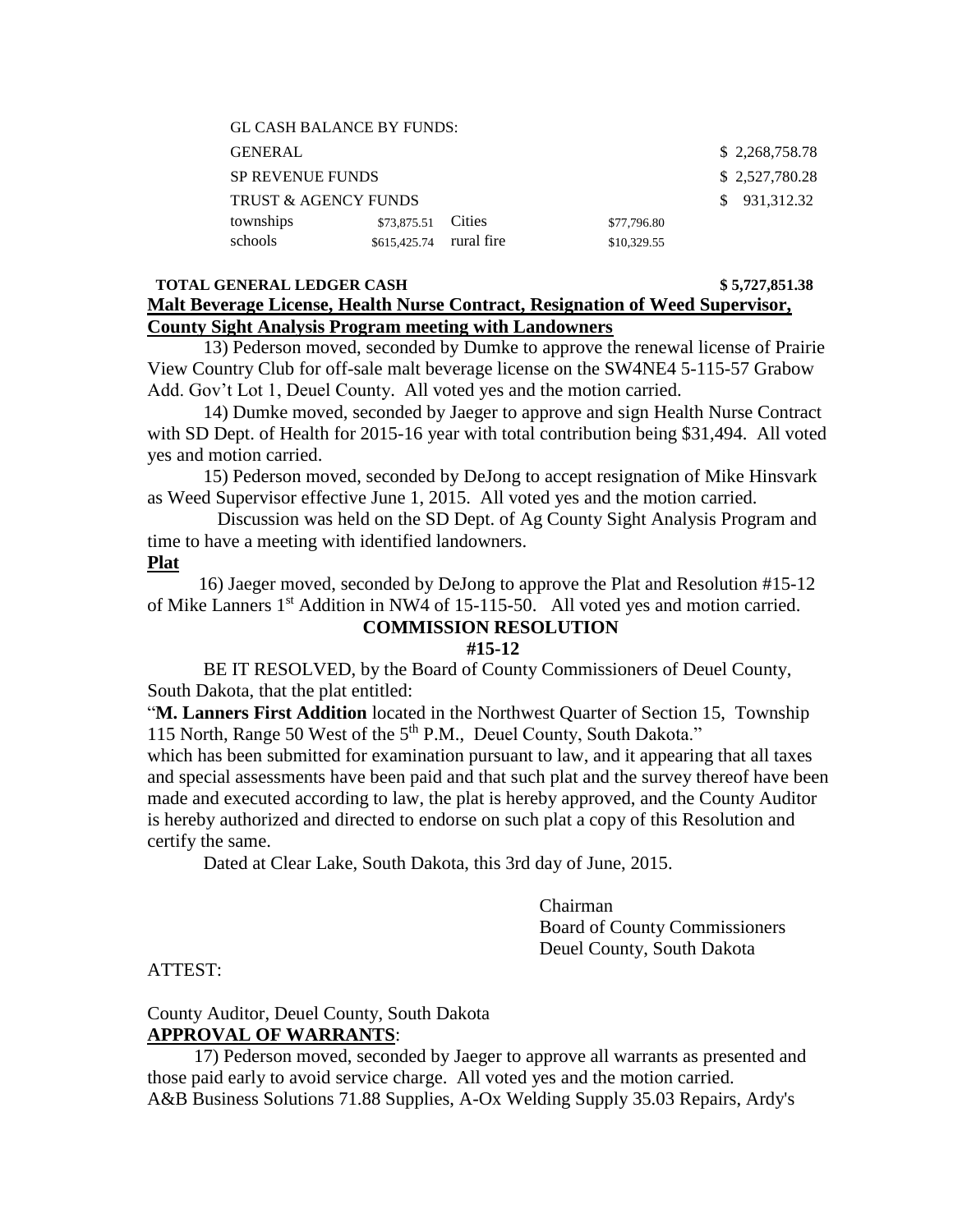Bakery 36.00 Supplies, Davita Atyeo 243.38 Travel, Bjerke Sanitation 218.00 Utilities, Brian's Glass & Door 25.00 Repairs, Brookings Deuel Rural Water 51.20 Utilities, Brown & Saenger 273.00 Supplies, Butler Machinery Co 1591.63 Repairs, Credit Collections Bureau 44.88 Fees, CHS Credit Card 33.67 Gas, Clear Lake Building Center 639.20 Supplies/Repairs, City Of Clear Lake 203.04 Utilities, Clear Lake Courier 258.97 Publications, SDACC 1225.54 Catastrophic Legal, Codington County Auditor 2025.00 Prisoner Care, Denise Cody 22.50 Mental Ill Board, Cowboy Country Stores 14.40 Gas, Dakota Portable Toilets 225.00 Rental, Deuel County Cenex 22643.87 Supplies/Utilities, Deuel County Conservation Dist. 200.00 Rental No-Till Drill, Deuel County Motor Supply 424.69 Repairs/Supplies, Deuel County Pharmacy 14.56 Supplies, Deuel Area Development Inc. 3750.00 3rd Qtr. Support, DNB Nat'l Bank 71.36 Supplies, DNB Nat'l Bank 54.15 Supplies, Dust-Tex 124.46 Mat Rent, Evolution Powersports 41.37 Repairs, First Dist. Assoc Local Gov't 2000.00 911 Mapping, Galls 552.93 Supplies, Gates Htg & Air-conditioning 2628.93 Air Exchange Ext. Office, Goodwin Township 127.50 Gopher Bounty, H-D Electric 4.58 Repairs, H-D Electric 261.10 Utilities, Hamlin Co Publishing 20.00 Publication, Heiman Inc 154.00 Fire Ext Inspection/Supplies, Helena Chemical Co. 92.40 Fertilizer, Hillyard 306.18 Supplies, Jamie Hintz 500.00 2015 Ins Deductible, Kevin Huber 64.80 Juror Fee/Travel, Hurkes Implement 210.95 Repairs, ICAP 1461.00 Comm Svc Worker, ITC 168.24 Phone/Internet, J & L Machine & Welding 216.64 Repairs, Samuel Krause 61.10 Juror Fee/Travel, Lucy Lewno 105.49 Mental Ill Board, Lifescape 120.00 Client Support, The Lodge At Deadwood 255.00 Travel, Pam Lynde 315.49 Travel/Utilities, Mac's Inc 40.16 Repairs/Supplies, Maynards 66.04 Repairs, Microfilm Imaging Systems 160.00 Scan Equip Rent, Milbank Communications 22043.18 Batteries, Motorola Solutions 9569.25 911 Center Supplies, Nelson Law Office 252.00 CAA Fees, Nielsen's 229.05 Repairs, Northern States Supply 143.50 Supplies, Lisa Norton 61.10 Juror Fee/Travel, Northwestern Energy 680.45 Utilities, Office Peeps 594.54 Repairs/Supplies, Ottertail Power 65.34 Utilities, Jerry Pollard 67.50 Mental Ill Board, Prairie Lakes Healthcare 85.00 Blood Alc., Best Western Ramkota 371.96 Travel/Conference, Kenneth Reiste 50.00 Juror Fee, Rhomar Industries 677.79 Supplies, Ron's Saw Shop 21.16 Repairs, Running's Supply 21.99 Repairs, Sanford Health Plan 35.00 Flex Fees, Sanford Clinic 2586.50 Health Nurse Contract, Sanford 67.00 Blood Alc., Dean Schaefer Court Reporting 45.00 Prof Serv, Mark Schmidt 61.10 Juror Fee/Travel, SD DOT 1233.44 Fuel, SDACC 40.00 Directories, SDEMA 60.00 2015 Dues/Conf Reg Fee, SDPAA 177.06 JD Tractor Ins, Mark Severson 50.00 Juror Fee, State Flag Account 142.13 Flags, Karen Swanda 22.50 Mental Ill Board, Jason Toben 51.48 Juror Fee/Travel, Truenorth Steel 983.36 Culverts, Amy Tvedt 31.25 Web Page, Ultra-Connecting Point 40.00 Prof Serv, Yankton Co Sheriff's Office 25.00 Prof. Service, Deuel County Treasurer 360.20 Tax Acct., Art Mabry 30.00 Scram Fees, J&M Cattle 31.68 Refund Over Payment, DNB Nat'l Bank 12.66 Payroll Process Fee, Verizon 249.52 Cell Phone Sheriff, PNC Mortgage 667.75 Refund Overpay Taxes, Ottertail Power 533.42 Refund Overpay Taxes, CitiMortgage Inc. 684.97 Refund Overpay Taxes, Central Loan Admin. Refund Over pay Taxes, Virgil Thiewes 68.24 Refund Overage Lic., Sanford Health 75.15 Flex Run, Schools 1801579.40 Taxes, Cities 172476.59 Taxes, Townships 151013.89 Taxes, EDWDD 6462.73 Taxes, Rural Fire Dist. 29681.68 Taxes, SD Dept. of Revenue 85549.17 Funds Due to State, Century Link 412.52 911 Trunk Lines, Poinsett Hutterian Brethren Inc 2547.23 Refund Overpay Taxes, SDACO 302.00 M&P Funds Due to State, DC Treasurer 2879.87 Tax Acct., Payroll: